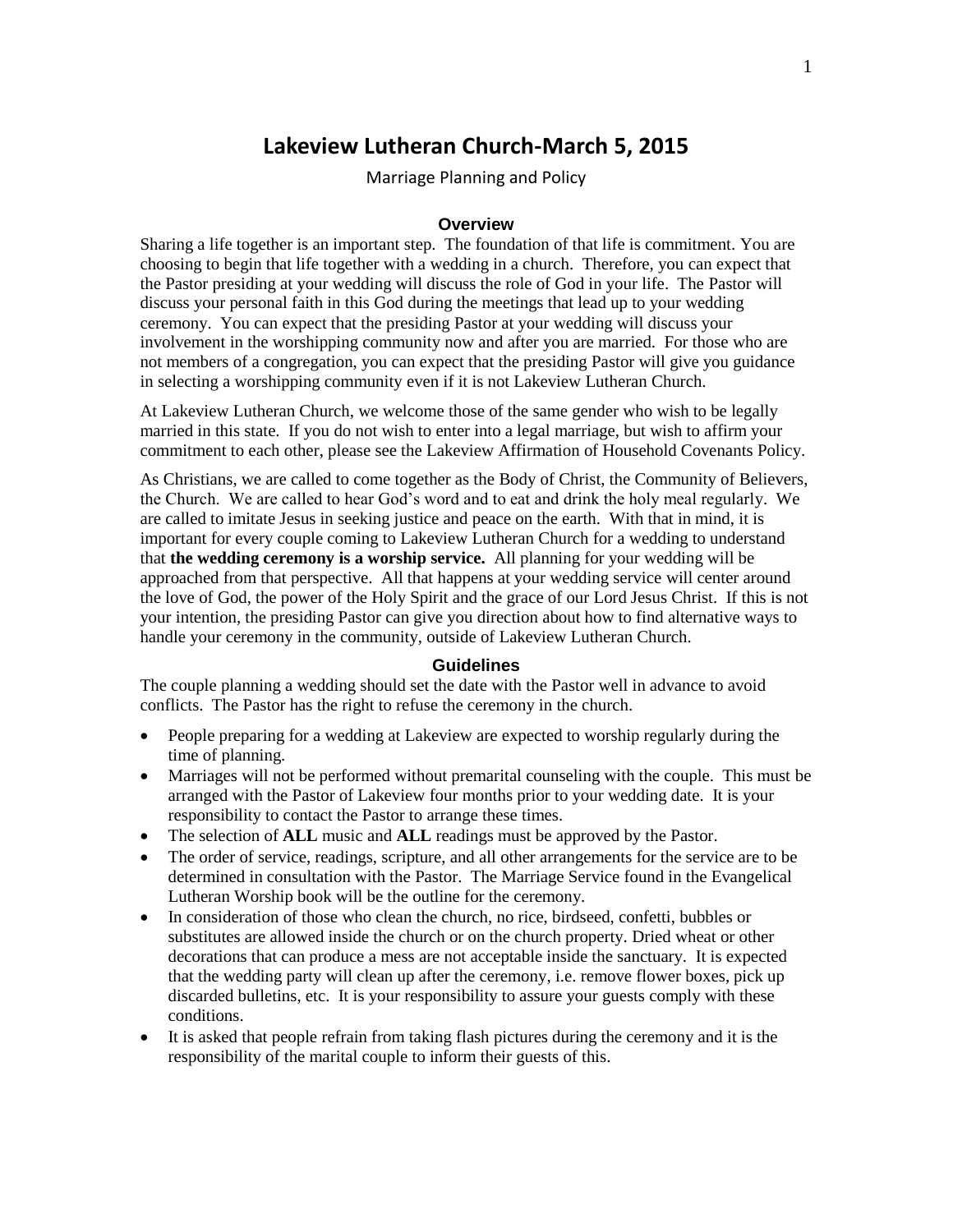- No alcoholic beverages are allowed on the church premises (buildings, grounds, parking lots). You are responsible for your guests. The Pastor has the right to refuse the ceremony, even at the time of the wedding, if the wedding party is intoxicated or if alcohol is present.
- The Pastor of Lakeview Lutheran Church will preside at all weddings in this place. Other pastors may be invited to assist him/her with the service.
- The Director of Music will be the music leader at all weddings in this place. At his/her discretion, other individuals may lead music. Any outside organist, pianist or musician must be approved by the Director of Music and the Pastor. An outside organist will be expected to show appropriate organ skills.

|                             | <b>Fees</b>                     |                                 |
|-----------------------------|---------------------------------|---------------------------------|
|                             | <b>Active Members</b>           | Inactive and Non-Members        |
| Custodial fee               | $$50.00*$                       | $$150.00*$                      |
| Building use fee            | No fee                          | \$250.00                        |
| Director of Music           | \$150.00<br>\$50.00 acc/soloist | \$150.00<br>\$50.00 acc/soloist |
| Soloist                     | \$75.00                         | \$75.00                         |
| Pastor                      | No fee                          | \$200.00                        |
| <b>Office Administrator</b> | No fee                          | \$50.00                         |
| Choir/Praise group          | Donation                        | Not available                   |

#### $* =$  Non-refundable fee

*Inactive members are those who remain on the church membership roster but who have not participated in communion or provided a financial contribution as of record in the past 2 years at the time of their wedding request. The church roster is maintained by the Office Administrator in the Revelations Church Record Keeping Program. The status of member, inactive member or non-member is based on the individuals being married, NOT other members of the family.*

A wedding is permanently placed on the church calendar when the non-refundable custodial fee has been received along with the completed Wedding Worksheet and when the Pastor and Director of Music have been able to commit to the date.

The remaining fees, after the non-refundable custodial fee, MUST be paid four (4) weeks prior to the ceremony or the date will be canceled and the building will be made available for other use.

#### **Off-site Marriages**

Because of time and responsibilities, the Pastor at Lakeview can only consider local off-site marriage locations. The above fees do not apply. When an off-site marriage is agreed upon the fees for active members, inactive members and non-members are \$500. This covers the pastor and administrative costs.

We cannot guarantee that the Director of Music can be available for an off-site marriage. If available, the Director of Music fee is \$200.

All transportation costs for Lakeview staff to attend an off-site marriage location are paid by the marital couple.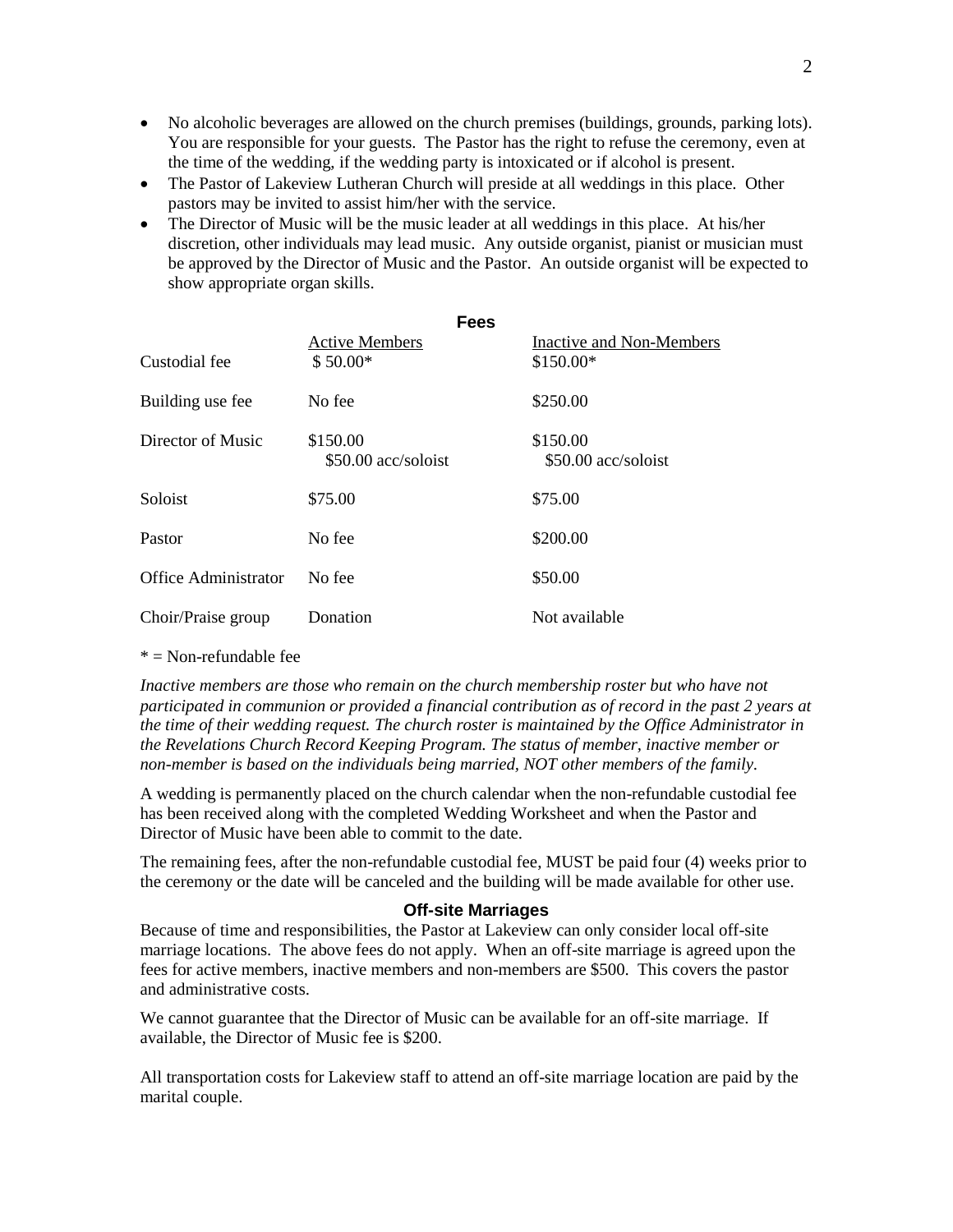## **Pre-marital Counseling**

Pre-marital counseling will be done with the Pastor presiding at your wedding. This is done on an individual couple basis and includes about 5 hours of time that is mutually agreed upon between the couple and the pastor. The couple is expected to be flexible in their schedule to be able to meet with the Pastor for these sessions.

Pre-marital counseling will be thought provoking. The purpose behind these sessions is to get you thinking deeper about issues that can and will arise during your marriage. It is our desire that your marriage be a strong, happy, long and Christ-centered one. These meetings are excellent times for you to discuss your concerns about marriage and your faith.

Pre-marital counseling gives the Pastor an opportunity to get to know you. The time allows you to get to know the Pastor who will be playing an important role in your special day. Much of what happens in the church is based on personal relationships with other people. Enjoy this opportunity!

## **Planning the Service**

Couples are encouraged to choose their own biblical readings for the worship service. Many biblical texts are appropriate. There may be a text that has been important in your life that you would like to include in the service. Only biblical texts will be read. Some texts to consider include;

Psalm 33, 117, 128, 136, 150 Genesis 1:26-31 Ecclesiastes 3:1-8 Song of Solomon 2:10-13 Song of Solomon 8:7 Isaiah 63:7-9 Romans 12:1-2 1 Corinthians 13 Ephesians 5:21-33 1 John 4:7-16 Matthew 18:21-22 Matthew 19:4-6 Matthew 22:35-40 John  $2:1-10$ John 13:31-35 John 15:9-12

All music should be keeping with worship. Sacred music will be used. Although music may be offered in a variety of ways, congregational singing is encouraged. This will allow your guests to be participants in your wedding. The book of Evangelical Lutheran Worship includes a section of appropriate congregational hymns for marriage. Other hymns may be appropriate. The Pastor and Director of Music will assist you with selecting appropriate music. Processional and recessional music must be appropriate for the worship of God. If you are using bulletins for your ceremony, we will provide you with an electronic copy of the Order of Service to be reproduced, exactly as sent, in your bulletin.

A variety of vow options will be available from the Pastor. Other options for vows may be discussed.

For safety reasons, aisle runners are not used in Lakeview buildings.